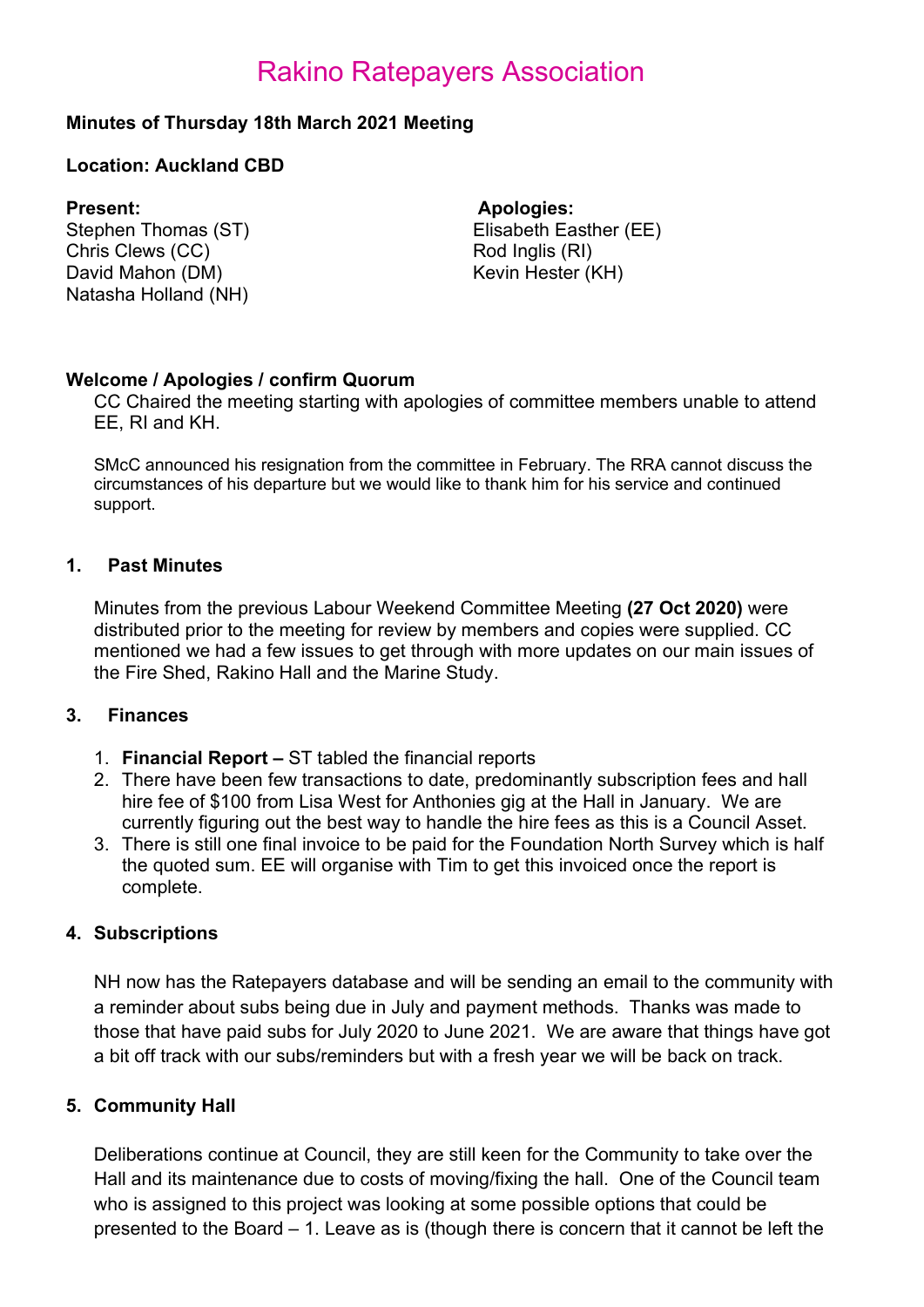# Rakino Ratepayers Association

way it is for a long term) 2. Pull down, 3. Shift Back as per the Tonkin Taylor Report or 4. Pull down and replace with a smaller facility. Clearly these options would be something that the community would need to be behind and there would be discussions on how everyone felt about the idea of the hall going. If the Hall was to be pulled down it could be repurposed into the Community where it can. We could not build something to the same size due to building costs, so within the discussions we need to discuss what the community would want from the Hall. DM has kindly offered to draw something up as a

starting discussion for the community. These draft ideas we will presented at the Easter meeting for discussion.

The question was also raised as to whether a resource consent would be required should the option of removing the hall happened.

# 6. Marine Protection Area

EE updated the Committee that the report has taken longer to complete due to covid. EE was putting off writing the final report for Foundation North until after the information day. As we know Walks, Snorks and Talks day has been cancelled twice now due to covid and ferry timetable changes. This was where Tim was going to share the findings and also just get people invested in ocean appreciation, as well as some bird experts to complete the picture.

EE will be completing her report over the next few weeks and then we can get the report signed off and completed and the final bill paid.

EE is hopeful that the Walks, Snorks and Talks day will still happen.

It was also raised that there is also currently lots of interest from the broader public about protecting the Gulf and as a community should Rakino be getting behind it and showing our support.

EE will update the community at the Easter meeting on the progress and what is happening on the Marine Protection front.

# 7. Fire shed/Equipment

A meeting was held on the 10th March with the Waiheke District Board of which CC and Kevin Wragge were apart of. Discussions were had around preparing the Rakino Island community for fire through resilience planning and risk-reduction education.

Fire and Emergency New Zealand has been working with the Rakino Rate Payers Association (RRPA) to discuss the expectations of residents relating to fire and other emergency incidents on Rakino Island, and to review what expectations and delivery might look like from Fire and Emergency New Zealand. FENZ are happy to assist the Community in Fire Reduction and Education but cannot support any additional equipment to untrained and unqualified members of the public for Fire Response.